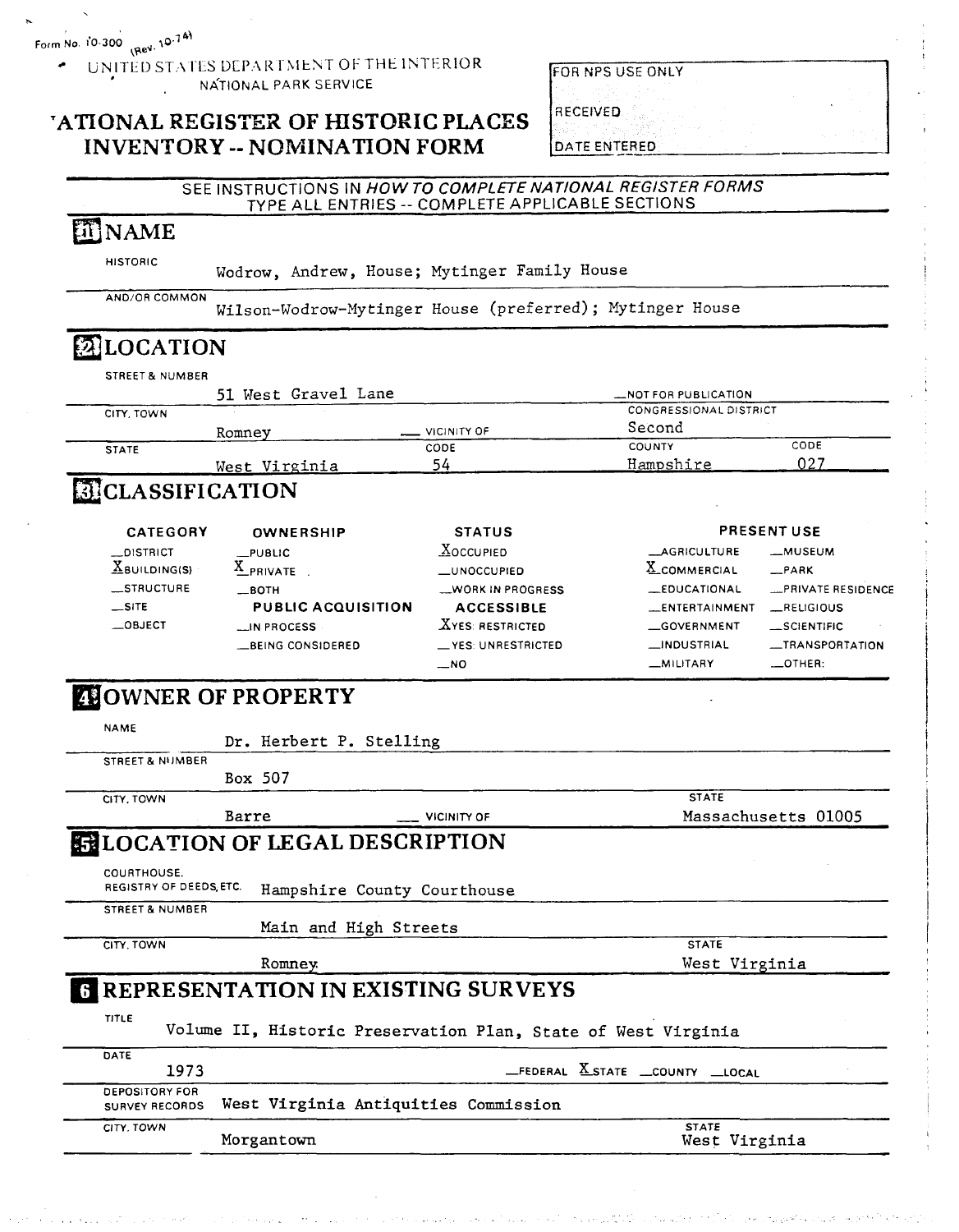# **ZDESCRIPTION**

|                       | <b>CONDITION</b> | <b>CHECK ONE</b> | <b>CHECK ONE</b>  |  |
|-----------------------|------------------|------------------|-------------------|--|
| $\triangle$ EXCELLENT | DETERIORATED     | _UNALTERED       | X_ORIGINAL SITE   |  |
| $\equiv$ GOOD         | $-RUNS$          | $A$ ALTERED      | $M$ OVED<br>DATE. |  |
| $-FA$ <sub>IR</sub>   | __UNEXPOSED      |                  |                   |  |
|                       |                  |                  |                   |  |

DESCRIBE THE PRESENT AND ORIGINAL (IF KNOWN) PHYSICAL APPEARANCE

Designated as 51 West Gravel Lane, the Wilson-Wodrow-Mytinger House is situated on the eastern boundary of Lot 48 near the center of Romney, Hampshire County. It is composed of three independent structures varying in size, construction, orientation and purpose.

What is assumed to be the oldest building (c. 1750) is a  $1\frac{1}{2}$ -story, log structure (14' x 16') located at the back of the property. **A** lzrge stone fireplace dominates the north end, opposite the entrance. The hand-hewn logs have been covered on the exterior with beaded weatherboards, and the gable roof has been sheathed with red cedar shingles. Single, 613-light sash windows are located in the center of each of the long sides while two 4-light sash windows in the gable opposite the fireplace illuminate the second level. Interior wall surfaces are painted white; an enclosed stairway opposite the fireplace end provides access to the second floor. The building is assumed to have been used as a kitchen during most of its existence.

Immediately in front of the above unit is a larger (24' x 20'), 1 1/2-story building with gable roof. It is of frame construction with brick nogging and covered with weatherboards. A pair of brick chimneys, positioned on the west end and having a connecting pent on the first floor, is the most prominent feature of the building. Except for the location of the chimneys at one end, the exterior is symmetrically arranged. A center door, flanked with 6/6-light sash windows, is positioned on both the front and rear facades. The second level is illuminated by sash windows located in the gable ends; those on the west or chimney end are smaller (4-light) than the 6/6 lights used on the east end. The chimneys provide fireplaces in each of the four rooms found in "the dwelling" and, along with the raised-panel fireplace  $\sim$  walls, give the building a far more residential quality than the log structure behind it. Each floor is comprised of two rooms that traverse the building lengthwise. On both floors the room across the front is long and narrow with the fireplace at the west end. Access to the second level is provided by an enclosed stairway along the east wall of the larger room. The raised paneling of the fireplace wall, opposite the stairway, is relatively simple and includes a pent closet to the left of the segmental-arched fireplace opening. **A** bolection molding frames the opening, but there is no mantel shelf. **A** simple cornice with a cavetto molding runs the length of the paneling. Except for the fireplace area, the interior has painted plaster wall surfaces on the first floor and painted flush boards on the second.

The third building in the complex is known as the "clerk's office." It is a **2** 1/2-story, frame structure (14' x 26') with its gable toward the street and entrance on the west (front) elevation. Both the front and rear facades are divided into three bays with 9/9-light sash windows on the first floor and 6/6-light sash windows on the second. The apparent symmetry is subtly violated by locating the 'entrance in the extreme right bay as well as by varying the spacing between the entrance bay and the other two. It is a rather sophisticated indication of the interior room arrangement. Each floor is divided into a narrow stairhall with an open dog-leg stairway and a large room with paneled fireplace end wall. The paneling on the first floor is exceptional with the segmental-arched fireplace opening framed by a single crossette architrave. **The** mantel shelf support has the same moldings as the cornice, including a wall-of-Troy motif. Fluted pilasters on raised pedestals separate the wall into three sections: the fireplace with over-mantel and the raised-panel end sections. The paneling on the second level is far simpler, being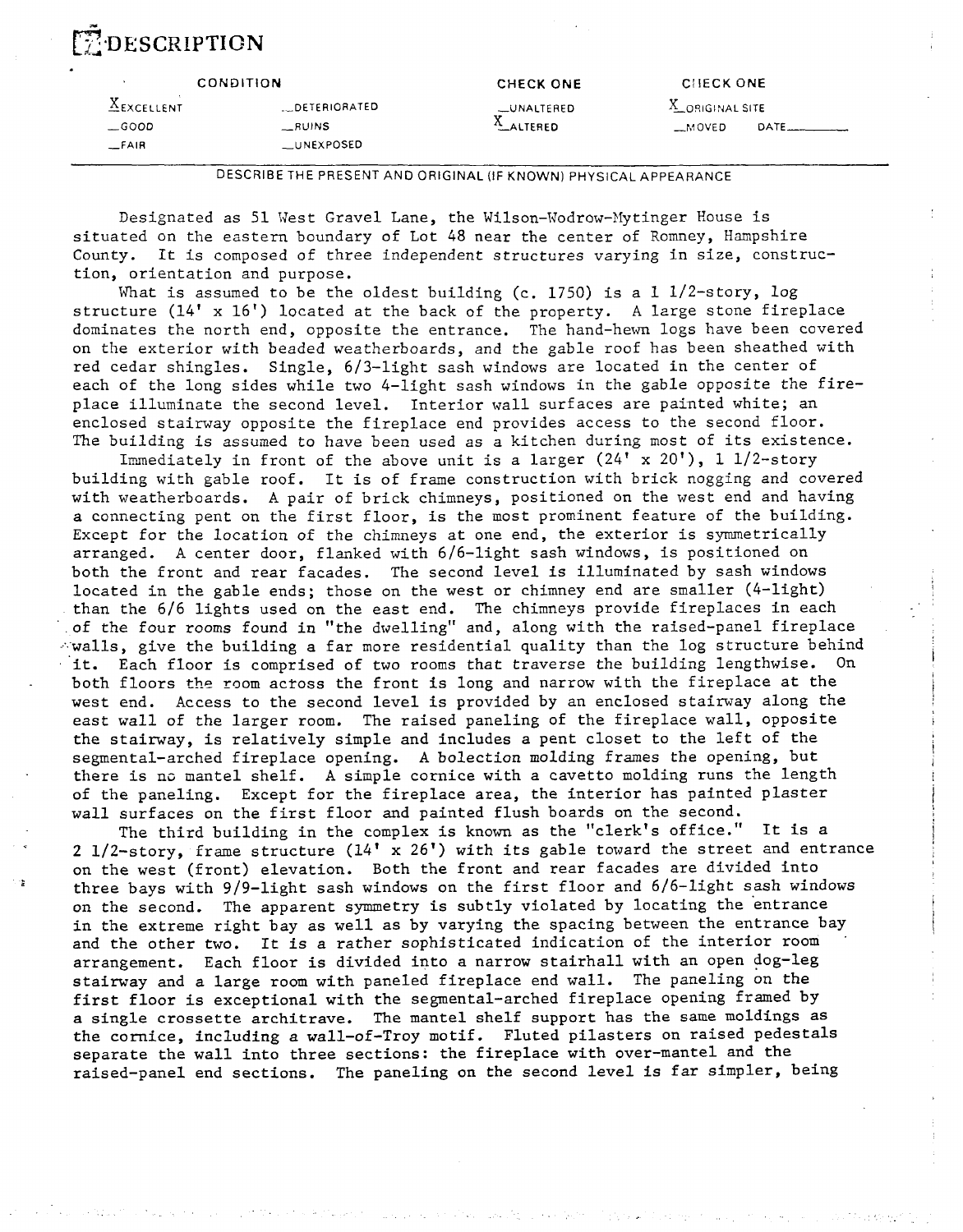**Form No** I.? **300a (Aov** 10 **741** 

#### UNITED STATES DEPARTMENT OF THE INTERIOR NATIONAL PARK SERVICE

FOR NPS **USE** ONLY

### **NATIONAL REGISTER OF HISTORIC PLACES** INVENTORY -- **NOMINATION FOKM**

WILSON-WODROW-MYTINGER HOUSE, ROMNEY, HAMPSHIRE COUNTY, WEST VIRGINIA CONTINUATION SHEET **ITEM NUMBER** 7 PAGE two

FOR NPS USE ONLY<br>
RECEIVED<br>
DATE ENTERED<br>
UNTY, WEST VIRGINIA<br>
7 PAGE two<br>
mantel shelf with wall-of-Troy<br>
Ils. The remaining interior walls<br>
Pr and have been connected by<br>
This has facilitated their divided into three sections with raised panels. **A** mantel shelf with wall-of-Troy motif and a cornice with dentils are the only details. The remaining interior walls are painted plaster.

The three buildings are very close to each other and have been connected by one-story porches through much of their existence. This has facilitated their use as a unit.

Until 1962, when restoration work was begun, much of the original fabric remained, though in a state of disrepair. No conveniences such as electricity, water and central heat had ever been added.

Restoration work in the "clerk's office" was started in June 1962. Doors, woodwork, stairs, floors and most of the plaster were retained. Upper windows were copied and old glass from the area was collected for use in the sashes. Some of the weatherboards were replaced and the exterior was painted white. New ceilings with radiant electric heating were installed, and insulation was blown between the walls. Woodwork and walls were painted with great effort made to duplicate the original or early paint colors.

"The dwelling'' required more extensive repairs. Floor beams had to be rebuilt, rafters replaced and a new roof of red cedar shingles put on. Nuch of the brickwork of the chimneys had to be repaired. **A** section of the interior east wall of the large first floor room was removed to expose the half-timber construction, and another section was op'ened to show the hand-riven lath. The north (front) elevation retained some of its original siding, thanks to the protection of the porch, so it was duplicated on the rest of the exterior and painted white.

The log building was cleaned, repaired, covered with new weatherboards, painted white inside and out and reroofed with cedar shakes.

All porches were rebuilt and roofed with cedar shingles, a brick walk was placed along the west (front) side of the clerk's office and around the dwelling to the rear of the property, and a white picket fence built around the lot.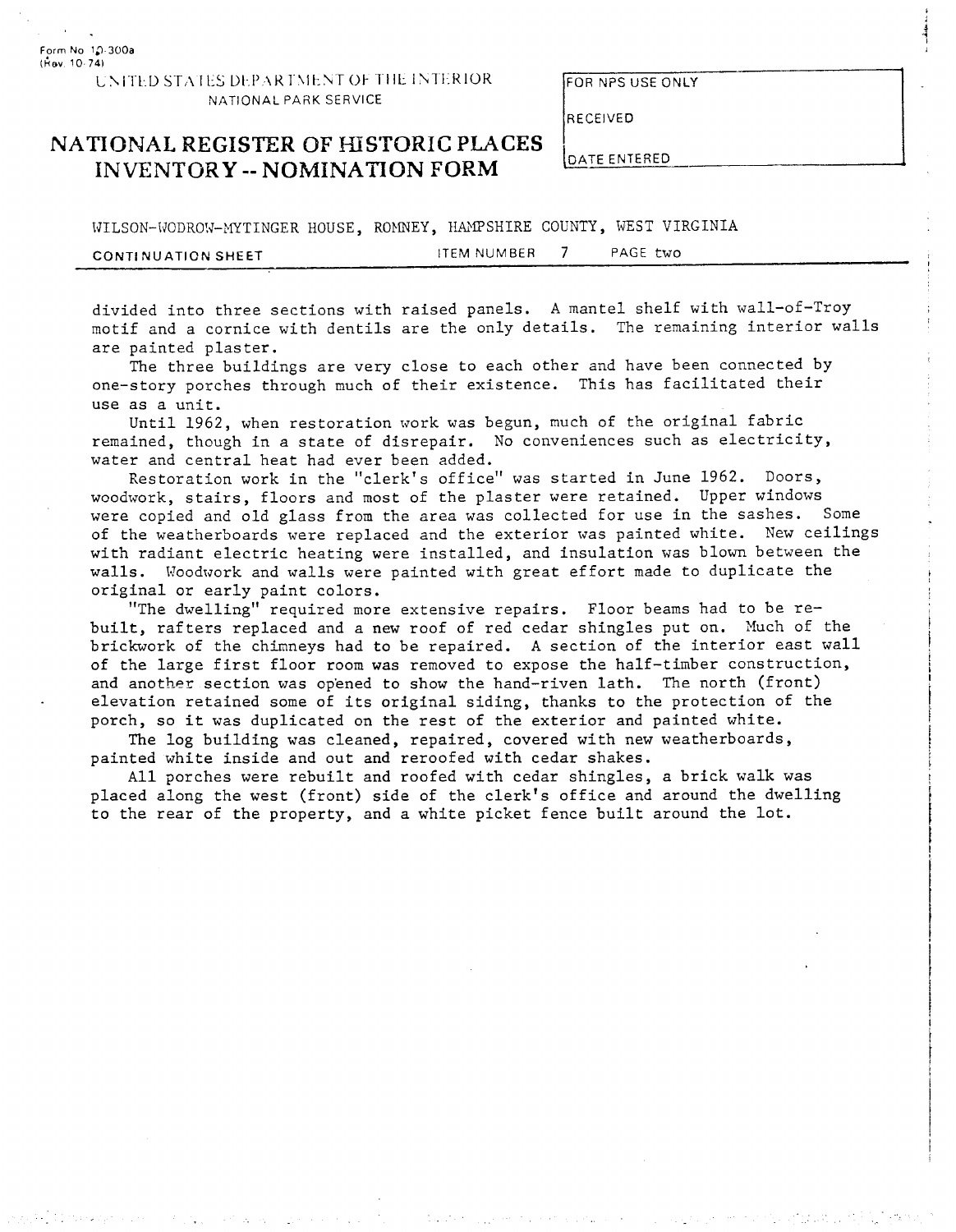# **SIGNIFICANCE**

| SPECIFIC DATES      |                          | <b>BUILDER/ARCHITECT</b>                         |                              |                          |
|---------------------|--------------------------|--------------------------------------------------|------------------------------|--------------------------|
|                     |                          | $\equiv$ INVENTION                               |                              |                          |
| $-1900-$            | COMMUNICATIONS           | $\Box$ INDUSTRY                                  | <b>X_POLITICS/GOVERNMENT</b> | $\equiv$ OTHER (SPECIFY) |
| $-1800.1899$        | $_{\text{---}}$ COMMERCE | X_EXPLORATION/SETTLEMENT                         | <b>_PHILOSOPHY</b>           | __TRANSPORTATION         |
| $X1700-1799$        | $-ART$                   | <b>LENGINEERING</b>                              | _MUSIC                       | $_{\text{THEATER}}$      |
| $-1600-1699$        | <b>X</b> ARCHITECTURE    | $\equiv$ EDUCATION                               | $-MILITARY$                  | _SOCIAL/HUMANITARIAN     |
| $-1500-1599$        | <b>LAGRICULTURE</b>      | $\_ECONOMICS$                                    | LITERATURE                   | SCULPTURE                |
| $-1400.1499$        | LARCHEOLOGY-HISTORIC     | CONSERVATION                                     | $-LAW$                       | $\_SCIENCE$              |
| <b>_PREHISTORIC</b> | ARCHEOLOGY-PREHISTORIC   | COMMUNITY PLANNING                               | LANDSCAPE ARCHITECTURE       | RELIGION                 |
| PERIOD              |                          | AREAS OF SIGNIFICANCE -- CHECK AND JUSTIFY BELOW |                              |                          |

#### STATEMENT OF SIGNIFICANCE

The Wilson-Wodrow-Mytinger House in Romney, Hampshire County, West Virginia, represents a sophistication in building style and design that was unusual, if not unique, in the frontier environment of the area during the second half of the eighteenth century. The complex of three units incorporates construction in log and frame, and includes the use of half-timbered walls with brick nogging in one building. Although the Mytinger family retained the house among its members for the longest period, it was really Andrew Wodrow who completed the grouping of the three sections and provided an association worthy of recounting. He came to Hampshire County during the latter stages of the Revolutionary War or shortly after its close to serve the community as its first resident county clerk. **As** a key official, Wodrow played an important role in the conveying and settling of lands and apparently was himself a prosperous landholder.

The architecture of the three buildings is representative of a time period spanning much of the early history and development of Romney and what is now eastern West Virginia. During most of the eighteenth century the area was sparsely settled, but with the easing of Indian hostilities and Lord Fairfax' desire to have his Northern Neck lands used, more and more people were enticed to locate here. This soon led to centers of population (such as Romney) being established. After Hampshire County was formed in 1754, Romney became the governmental seat, and Andrew Wodrow took up duties as the first clerk of court to reside in the county. It was Wodrow who built the frame unit (the last of the three) on the property for use as an office, and being located on what was then the main street of town, its function as well as its beauty marked it as a center of activity.

To the people of Hampshire this governmental office might have served as a sign that their community was developing in a manner indicative of the end of a frontier existence and the start of an established position. By the beginning of the nineteenth century, Romney and Hampshire County had become a settled area with an agriculturally based economy that maintained a fairly constant growth.

After Lord Fairfax had settled near Winchester, Virginia, he oversaw the selling and settling of his land, and George Washington, one of his surveyors, noted in 1748 that a number of people were living in the vicinity of what is now Romney. According to county records, the first of Fairfax' land was officially sold in what became Hampshire in 1749, but the name of the first person to own or build on the lot on which the Wilson-Wodrow-Mytinger House stands has been lost. Reference to the property can be traced to Fairfax' patent to George Wilson in 1763, yet Wilson was not the first owner, for he mentions in his will of 1776 that his lot and house in Romney had been purchased from one Hugh Murphy.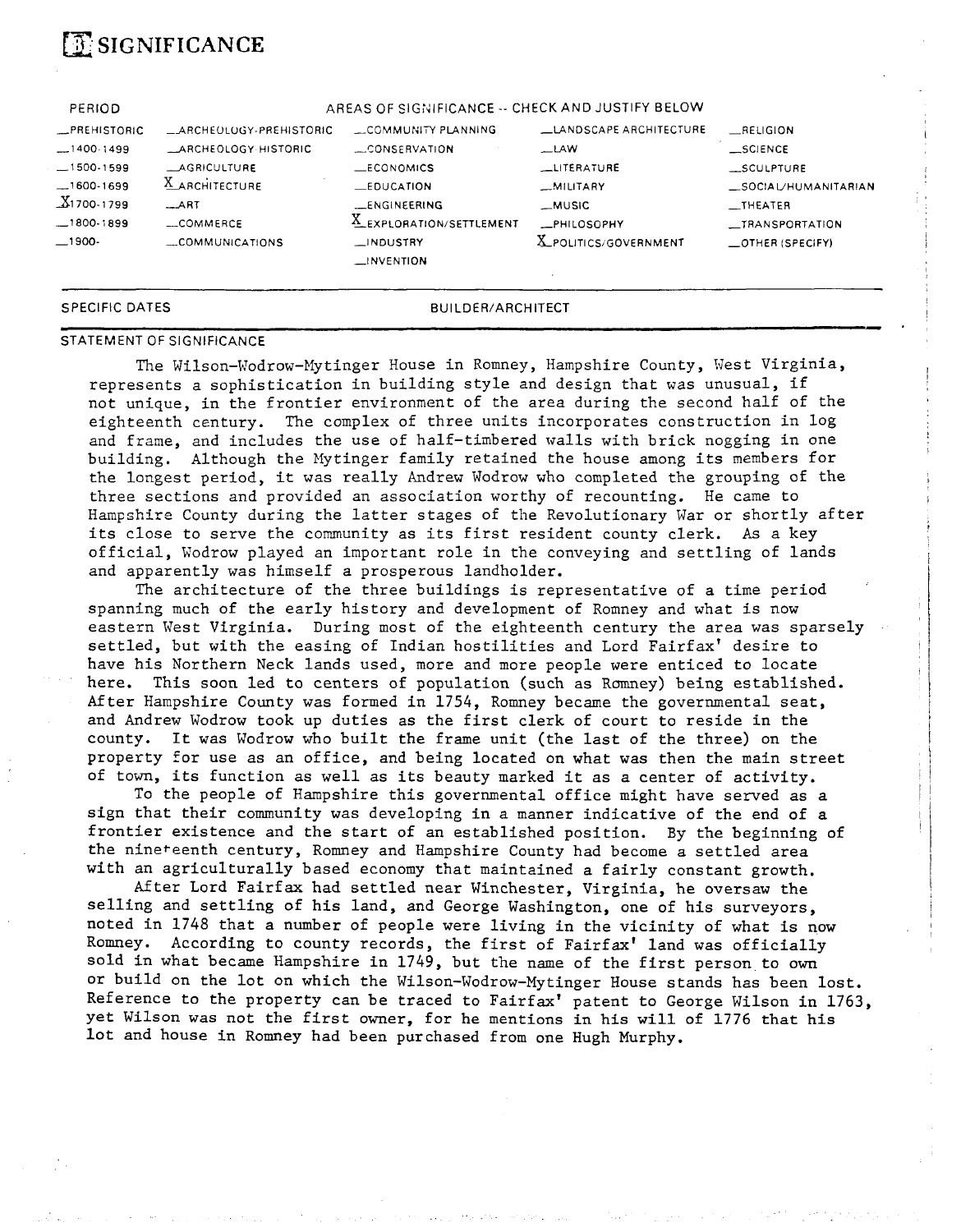UNITED STATES DEPARTMENT OF THE INTERIOR NATIONAL PARK SERVICE

Form No **10** 3 **lkev 10 741** 

**FOR NPS USE ONLY** 

 $\mathbf{I}$ 

RECEIVED

### **NATIONAL REGISTER OF HISTORIC PLACES INVENTORY -- NOMINATION FORM**

WILSON-WODROW-MYTINGER HOUSE, ROMNEY, HAMPSHIRE COUNTY, WEST VIRGINIA

| PAGE two<br>ITEM NUMBER<br><b>CONTINUATION SHEET</b> |  |
|------------------------------------------------------|--|
|------------------------------------------------------|--|

There is some evidence that the dwelling was constructed for Lord Fairfax or his agent, but whether the log building was a preexisting pioneer home or a contemporary kitchen is unknown. The architectural style and contruction pattern of the dwelling is very much like examples found in the sections of tidewater Maryland that date from the period before about 1730. Whatever its origins, the building would have been an expensive and pretentious structure for the area and time. The half-timber construction with brick nogging, the double brick chimneys with connecting pent and the medieval floor plan are features generally not associated with what is now West Virginia. Perhaps Lord Fairfax had it constructed to encourage development of the area by emphasizing that the Indian menace had abated and the location was suitable to a settled and prosperous existence.

The first owner of the property about whom much is known is George Wilson. He came to Romney sometime between 1761 and 1763, and a report by George Washington to the Virginia House of Burgesses in November 1764, said Wilson had obtained a commission as major of the Hampshire County militia. His stay in Romney was short, however, and sometime between 1764 and 1768 he moved to Pennsylvania, where later he was appointed ajusticefor Bedford County when it was formed in 1771 and was involved in the Pennsylvania-Virginia boundary dispute at the outbreak of the Revolutionary War.

After Wilson's death during service in 1777, the propertypassedto his sonin-law, Andrew Wodrow. According to one source, Wodrow was born in Scotland in 1752, the son-of Robert Wodrow, historian of the Church of Scotland. Another source says that he was a prosperous merchant in Fredericksburg, Virginia, but at the beginning of the Revolution he gave up his business rather than handle English goods. About this time he became clerk of the Revolutionary committee in King George County. In 1782 he was named clerk of Hampshire County, and although the third person to hold this office, he was the first to reside in the county.

The frame building at the front of the lot was constructed in the 1780s by Wodrow as his office, and the structure is considered to be one of the oldest extant buildings in the state used as a public office. It is outstanding today for its paneled walls and woodwork that are reminiscent of a style prevalent in Fredericksburg and Williamsburg. To the people of Hampshire County in the 1780s, the building certainly appeared most impressive. By 1790 the three units probably assumed an arrangement quite similar to the present.

For the next 170 years the property was owned by such people as John McDowell, Wodrow's son-in-law, Dr. McClinoch, one of Romney's first physicians, and the Mytinger family, in whose hands the property remained for about 100 years. Today the complex is used as an operating craftshop.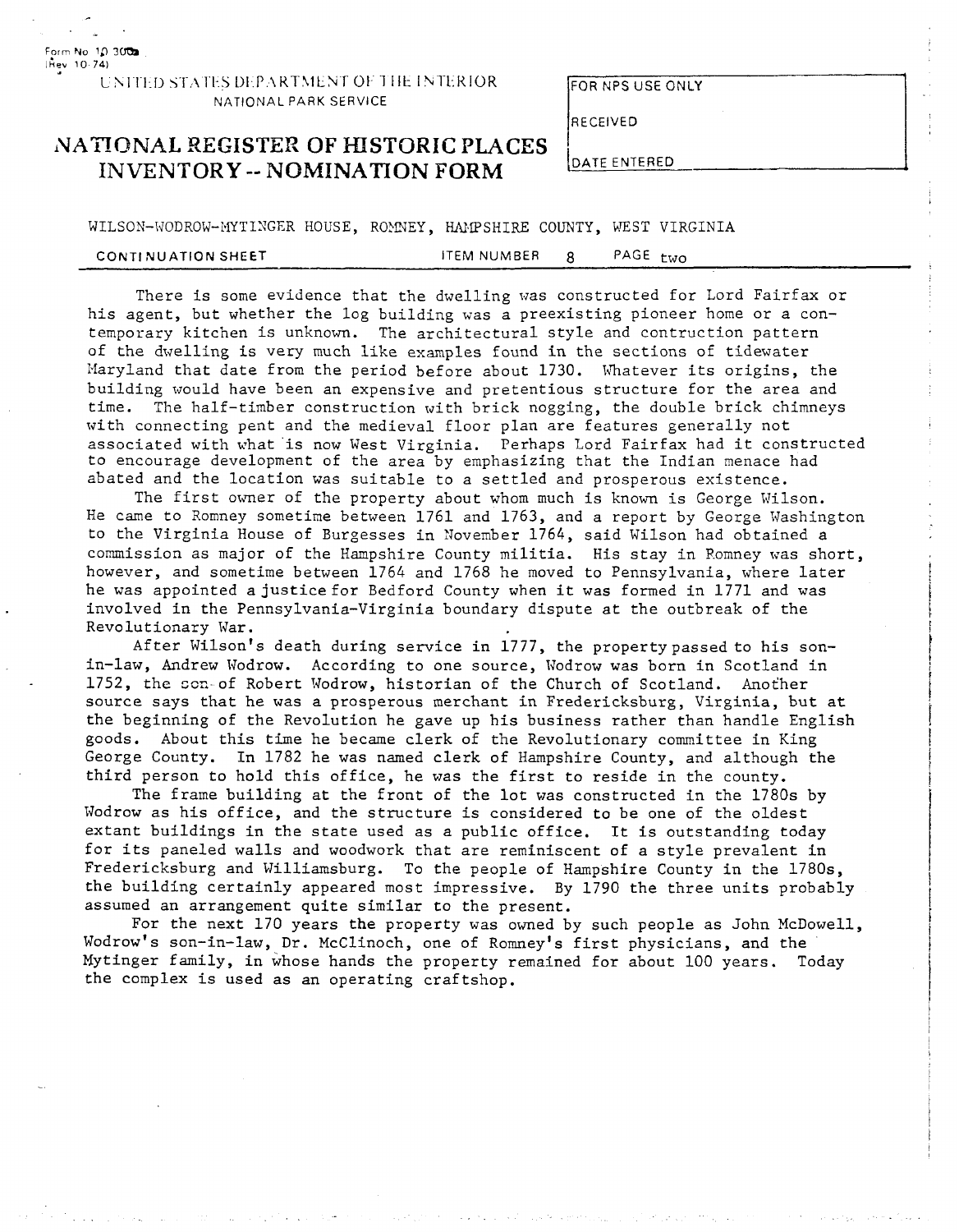### **INCORAPHICAL REFERENCES**

Federal Writers' Project, Works Progress Mainistration. Historic Persey, 1762-1937. N.P.: The Town Council of Romney, 1937. (pp. 14-15, 58-59). Morgantown, W.Va. Mest Virginia Collection, West Virginia University Library.

Hampshire County Court Records (Env. 32 and 54), Virginia Records (A & M 1240), Historic Records Survey (Box 35).

"Mytinger House, Oldest in Town, Relic of Past Era," Hampshire Review (Romney, W.Va.), June 2, 1954; "Oldest House now Open to Visitors," Hampshire Review, August 8,

### GEOGRAPHICAL DATA

1 acre ACREAGE OF NOMINATED PROPERTY

UTM REFERENCES

| _______<br>ZONE<br>EASTING<br>NORTHING | EACTING<br>ING<br>ZONE |
|----------------------------------------|------------------------|
| ⌒<br>◡                                 |                        |
| VERBAL BOUNDARY DESCRIPTION            |                        |

LIST ALL STATES AND COUNTIES FOR PROPERTIES OVERLAPPING STATE OR COUNTY BOUNDARIES **STATE** CODE COUNTY CODE **STATE** CODE COUNTY CODE **FORM PREPARED BY** NAME / TITLE Phillip R. Pitts, Research Assistant and James E. Harding, Historian **ORGANIZATION** DATE West Virginia Antiquities Commission October 27, 1976 STREET & NUMBER **TELEPHONE**  $(304)$  296-1791 P.O. Box 630 CITY OR TOWN **STATE** West Virginia Morgantown **PESTATE HISTORIC PRESERVATION OFFICER CERTIFICATION** THE EVALUATED SIGNIFICANCE OF THIS BROPERTY WITHIN THE STATE IS: NATIONAL\_ **STATE** LOCAL As the designated State Historic Preservation Officer for the National Historic Preservation Act of 1966 (Public Law 89-665), I hereby nominate this property for inclusion in the National Register and certify that it has been evaluated according to the criteria and procedures set forth by the National Park Ser ice STATE HISTORIC PRESERVATION OFFICER SIGNATUR DATE January 7, 1977 **TITLE** West Virginia State Historic Preservation Officer **FOR NPS USE ONLY** I HEREBY CERTIFY THAT THIS PROPERTY IS INCLUDED IN THE NATIONAL REGISTER DATE DIRECTOR, OFFICE OF ARCHEOLOGY AND HISTORIC PRESERVATION **ATTEST** DATE **KEEPER OF THE NATIONAL REGISTER** 

GPO 892-453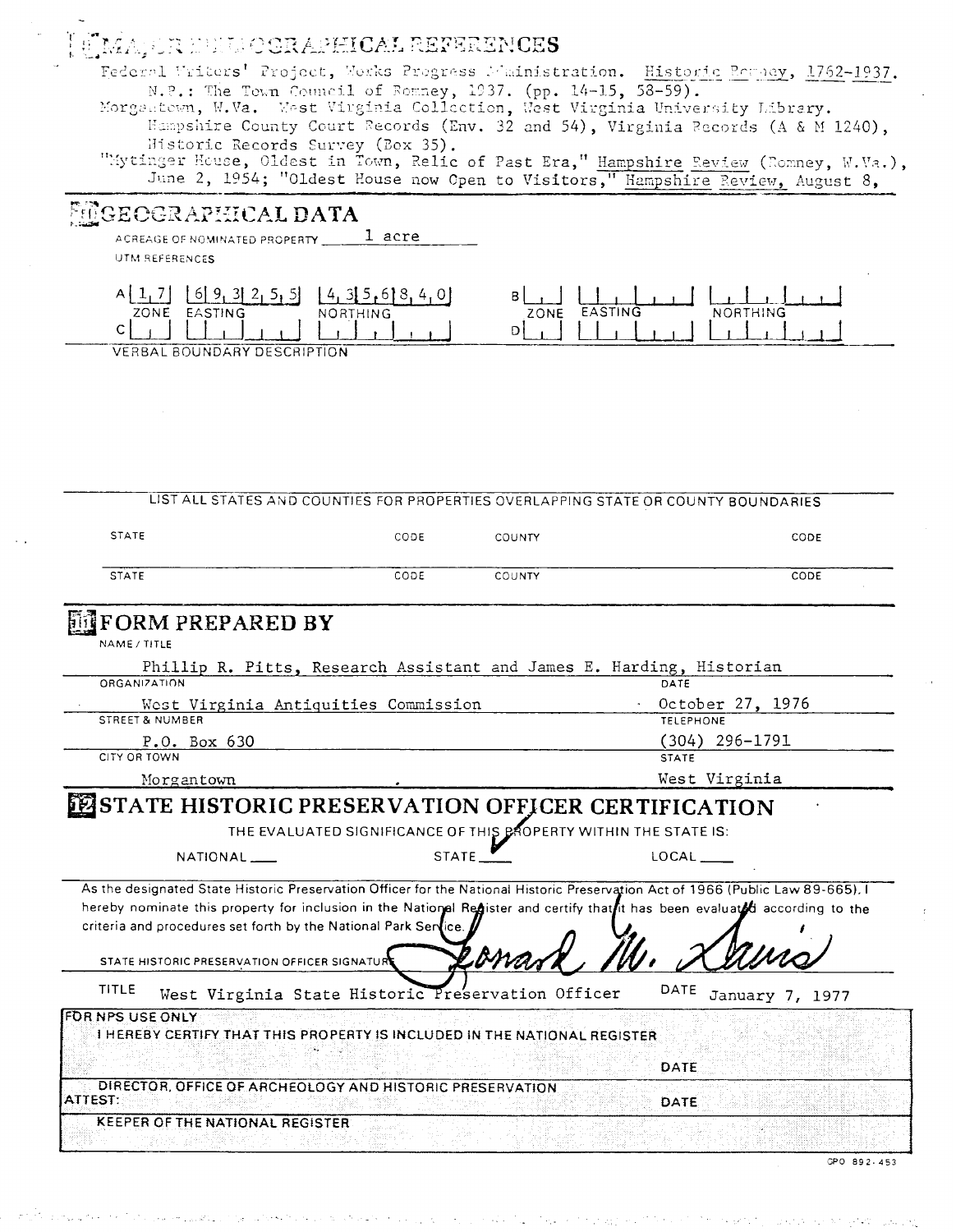